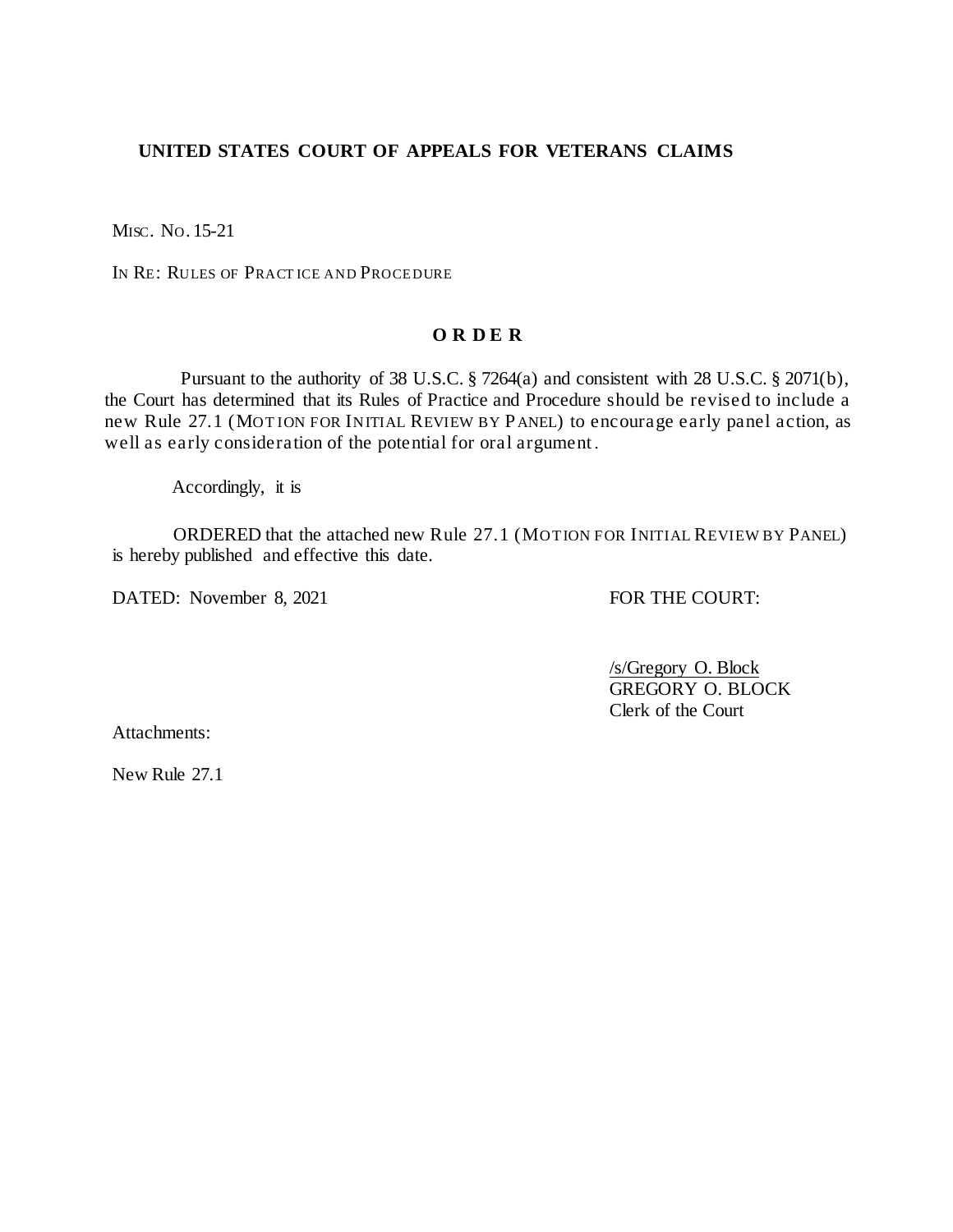### **RULE 27.1**

### **Rule 27.1: Motion for Initial Review by Panel**

**(a)In General.** To assist the Court in determining whether a matter should be resolved by a panel of the Court, a party or parties may file a motion for initial review by panel when resolution of an issue would meet one or more of the criteria set forth in subsection (c)(1).

## **(b) Time for Motion.**

(1) A motion for initial review by panel pertaining to the underlying merits of an appeal must be filed no later than 14 days after the reply brief is due or filed.

(2) A motion for initial review by panel pertaining to a petition for extraordinary relief must be filed no later than 7 days after the respondent(s) files an answer to the petition.

(3) A motion for initial review by panel pertaining to all other matters may be filed concurrently with the filing (including a Notice of Appeal, motion, or application) that raises the issue warranting panel review, but no later than 14 days after the last responsive pleading for that action is due or filed. If no responsive pleading is contemplated, then the motion for initial review by panel may be filed no later than 14 days after the filing that raises the issue warranting panel review.

# **(c) Content, Form, and Length of Motion**.

(1) A motion for initial review by panel shall state why the resolution of an issue would establish a new rule of law; modify or clarify an existing rule of law; apply established law to a novel fact situation; constitute the only recent, binding precedent on a particular point of law; involve a legal issue of continuing public interest; or resolve a case in which the outcome is reasonably debatable.

(2) Except by permission of the Court, a motion or response under this Rule may not exceed 10 pages and must comply with the form requirements in Rule 32 (Form of Briefs, Appendices, and Other